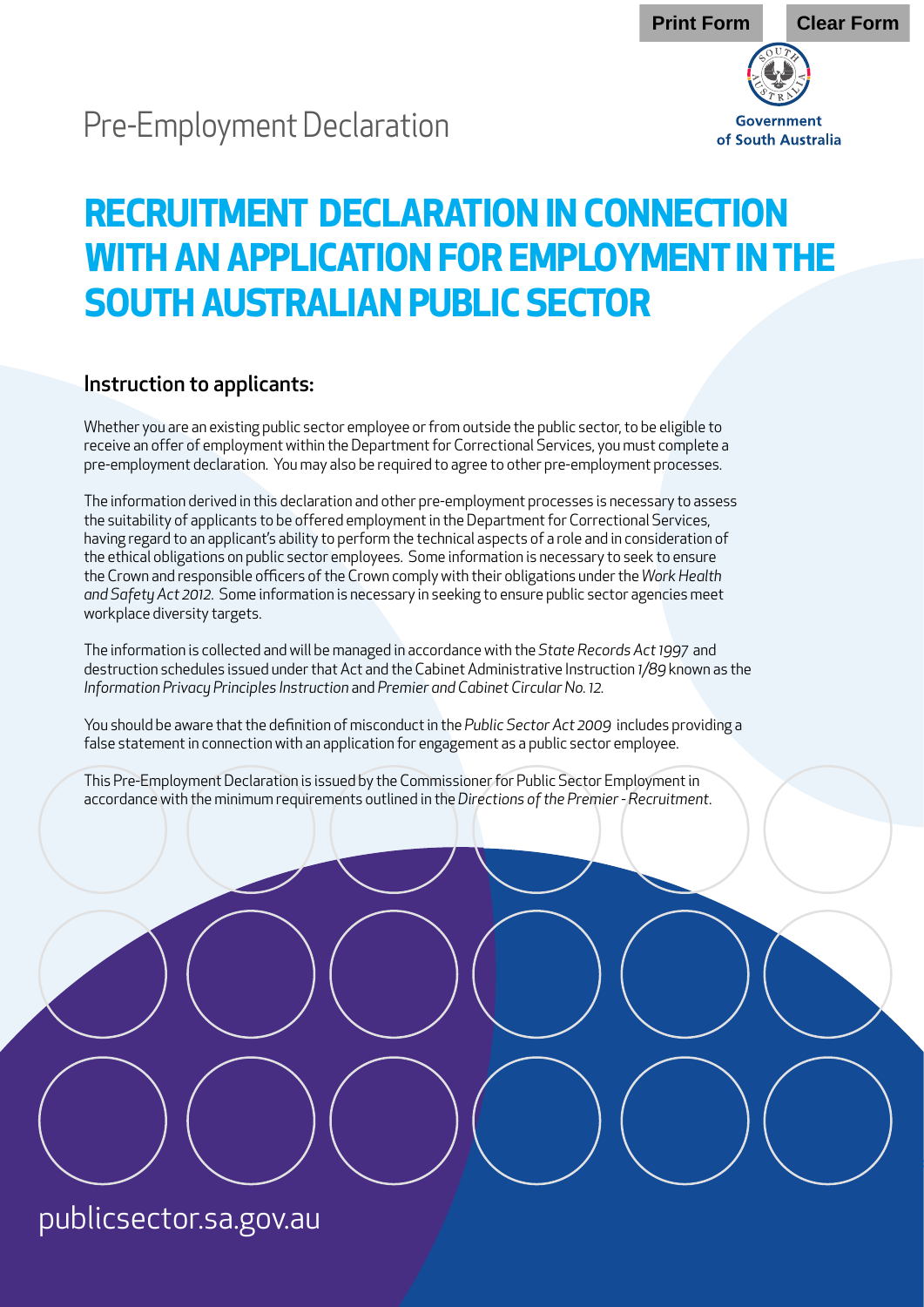## **DECLARATION IN CONNECTION WITH AN APPLICATION FOR EMPLOYMENT IN THE SOUTH AUSTRALIAN PUBLIC SECTOR**

You must answer all of the following questions fully and truthfully. Attach pages as necessary.

|         | (name in full)                                                    |  |  |  |  |  |
|---------|-------------------------------------------------------------------|--|--|--|--|--|
| of:     |                                                                   |  |  |  |  |  |
|         | (physical address(not post office box))<br>do declare as follows: |  |  |  |  |  |
|         |                                                                   |  |  |  |  |  |
|         | I am an applicant for the role of:                                |  |  |  |  |  |
|         | (name of role)                                                    |  |  |  |  |  |
| in the: | Department for Correctional Services                              |  |  |  |  |  |
|         | (name of agency)                                                  |  |  |  |  |  |

#### **MEDICAL AND/OR DISABILITY:**

The following questions are designed to assist in ensuring you are fit to perform the duties of the role you have applied for; in ascertaining if any reasonable workplace adjustments are required in order for you to perform the inherent requirements of the role; and to assist the Crown and responsible officers of the Crown in meeting obligations under the *Work Health and Safety Act 2012.* 

These questions are also important in assisting the public sector agencies to reach workplace diversity initiatives.

| 1.  | Have you received your COVID-19 vaccination?                                     |
|-----|----------------------------------------------------------------------------------|
|     | Yes (Please go to 1.1)<br>No (Please go to 1.2)                                  |
| 1.1 | If yes, please tick the type of vaccination:                                     |
|     | Pfizer (Comirnaty)                                                               |
|     | AstraZeneca (Vaxzevria)                                                          |
|     | Moderna (Spikevax)                                                               |
|     | Other:                                                                           |
|     | Provide the dates of your first and second doses:                                |
|     | 1st Dose:<br>2nd Dose:                                                           |
|     | If you have received your COVID-19 booster vaccination, please provide the date: |
|     | You may be required to provide evidence of your COVID-19 vaccination.            |
|     | 1.2 If you are not vaccinated, please tell us why?                               |
|     | Declined to be vaccinated                                                        |
|     | Medical exemption certified by SA Health (please attach a copy)                  |
|     | Booked in and waiting for vaccination (please provide dates)                     |
|     |                                                                                  |
|     |                                                                                  |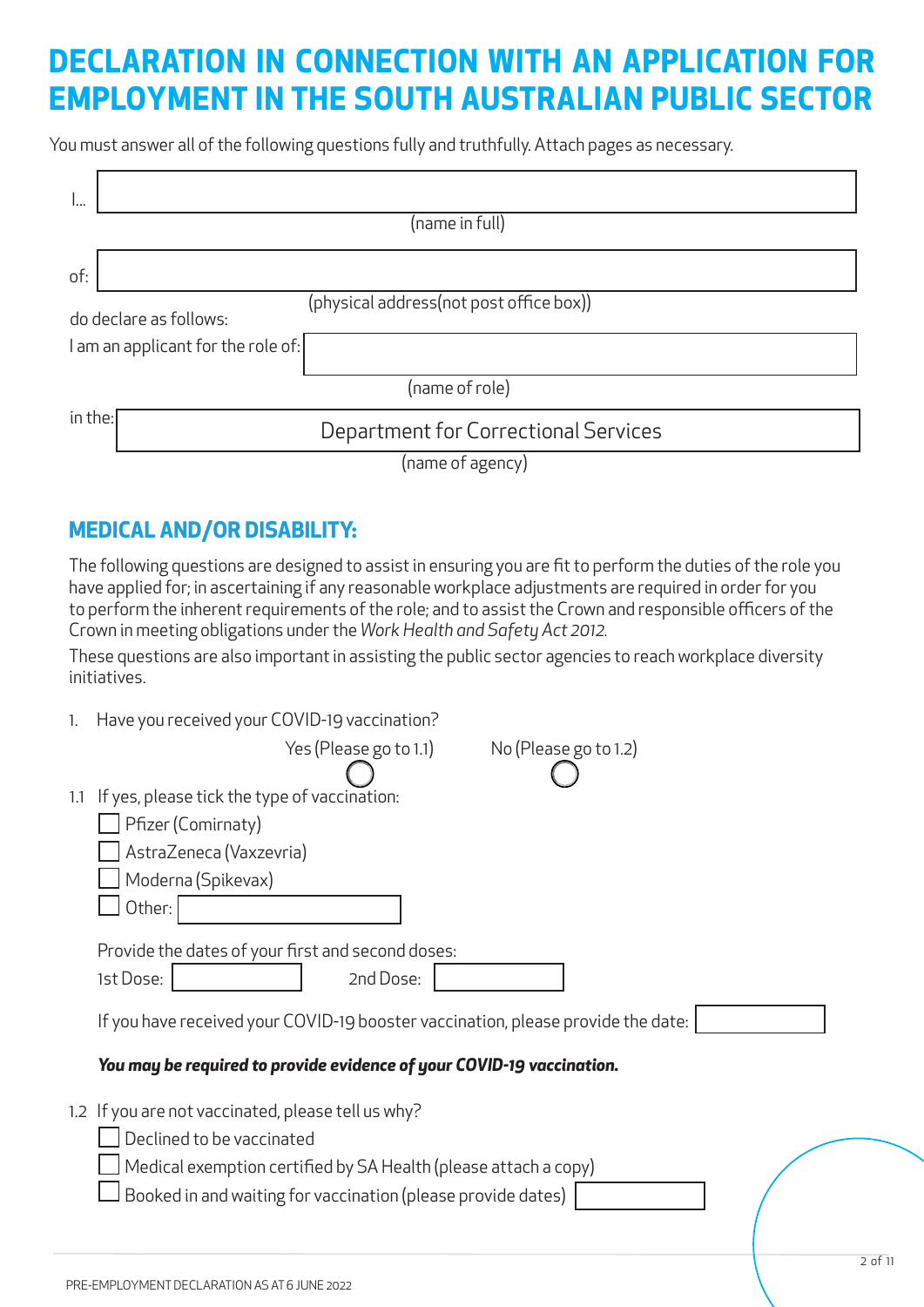#### **MEDICAL AND/OR DISABILITY (cont.):**

1.3 Do you currently have any disability (including learning disability) or medical condition which might prevent or impede you from being able to satisfactorily perform any duties or functions that might be reasonably required of you in the role for which you have applied?

No Unsure

| A reasonable adjustment is a reasonable measure or action to allow a person with a medical condition          |
|---------------------------------------------------------------------------------------------------------------|
| or disability to undertake the inherent duties of the role. If yes or unsure, please provide details (include |
| details of any assistance/adjustments that may reasonably be required so that you can perform the             |
| inherent requirements of the role):                                                                           |
| n.l.:1. r                                                                                                     |

Yes

Details:

Please note, you may be required to participate in a medical and/or functional capacity assessment in order to assist in assessing your suitability to be offered employment in the role and the South Australian public sector.

If you do not agree to so participate, you will not be further considered to receive an offer of employment.

Yes

1.4 Have you ever been injured at work, or as a volunteer which resulted in a Worker's Compensation Claim being submitted?

No

If yes , please provide details of the date and nature of all injuries.

# Details:

1.5 Have you ever received any payment for permanent loss / disability under the South Australian worker's compensation legislation, or in any other State / organisation, including any payment involving your resignation from SA Public Sector employment or any other employment in redemption of a liability under the SA workers compensation legislation, or any other similar legislation?



If yes to the workers compensation question above, please provide details of the date of payment or resignation date and name of agency / authority / state / etc in which the payment or resignation took effect.

Details:

1.6 As part of the selection process, do you agree to undergo a medical examination that relates to the functions of the position?

Yes No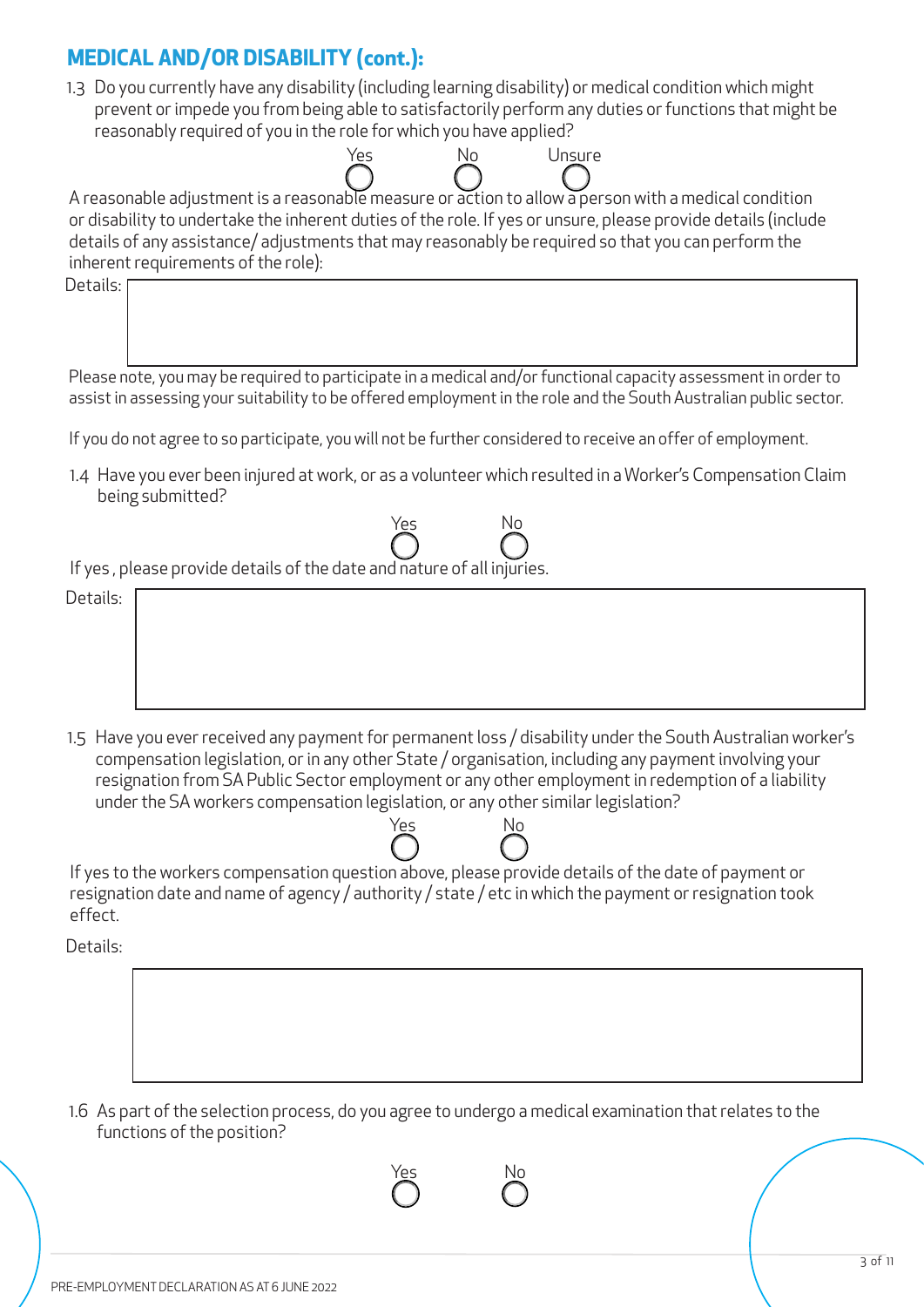#### **CRIMINAL HISTORY:**

Public sector employees are under significant ethical obligations. In assessing whether it is appropriate to offer you employment in the South Australian public sector, it is important to consider your suitability by reference to those ethical obligations including by having regard to your character and prior conduct. The following questions are important in assisting to assess your suitability to be offered employment in the South Australian public sector.

2. Have you ever been convicted of any criminal offence, including road traffic offences not resolved by expiation and offences where a conviction was not recorded?

Yes No

If yes, please provide details. Please attach additional pages if necessary::

NOTE: SPENT CONVICTIONS

 A spent conviction is a criminal conviction that lapses either immediately or after a period of time pursuant to the provisions of the *Spent Convictions Act 2009.* You are not required to divulge information about a spent conviction except where you are applying for certain types of roles.

Under the *Spent Convictions Act 2009,* you **are required** to provide details about spent convictions where you are applying for a role in Correctional Services.

2.1 Are you currently facing criminal charges that are yet to be determined for any offence or any outstanding warrants? Yes No

| If yes, please provide details: |  |  |
|---------------------------------|--|--|
|                                 |  |  |
|                                 |  |  |
|                                 |  |  |
|                                 |  |  |

2.2 Have you undergone Criminal History and/or Child Related Employment Screening and/or other relevant background or history assessments/screening as in the last three years?

If Yes, please append the results of such screening or assessment/s. Please attach additional pages if necessary. Yes No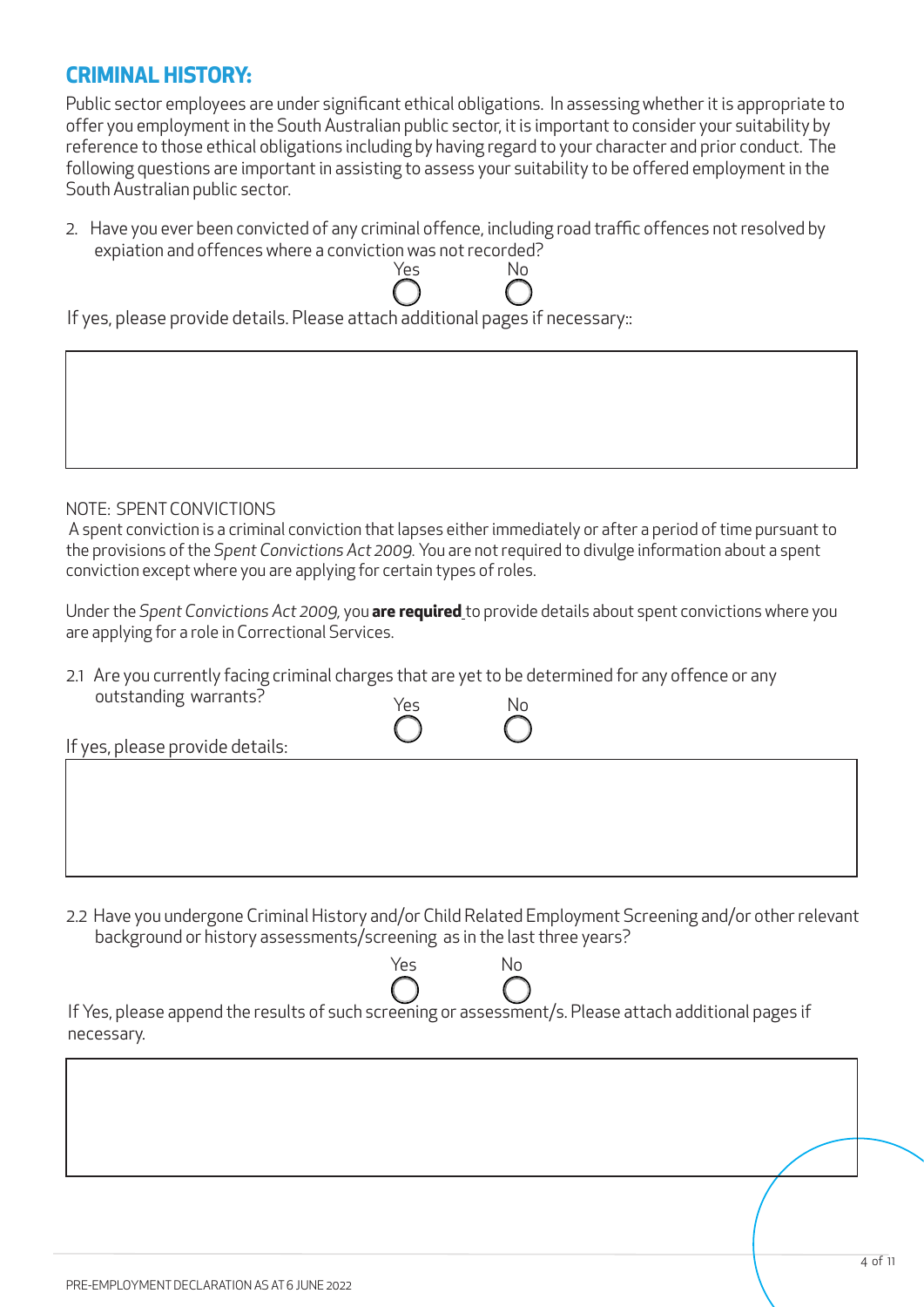#### **CRIMINAL HISTORY (cont.):**

2.3 Have you ever been sentenced to a term of imprisonment or Community Service Order/Bond?

| Yes<br>If yes, please provide details:                                                                                                                                                                        | No                                                                                                               |  |  |  |  |
|---------------------------------------------------------------------------------------------------------------------------------------------------------------------------------------------------------------|------------------------------------------------------------------------------------------------------------------|--|--|--|--|
|                                                                                                                                                                                                               |                                                                                                                  |  |  |  |  |
|                                                                                                                                                                                                               |                                                                                                                  |  |  |  |  |
| 2.4 Have you ever been detained in Police cells or remanded in custody?                                                                                                                                       |                                                                                                                  |  |  |  |  |
| Yes<br>If yes, please provide details:                                                                                                                                                                        | No                                                                                                               |  |  |  |  |
|                                                                                                                                                                                                               |                                                                                                                  |  |  |  |  |
|                                                                                                                                                                                                               |                                                                                                                  |  |  |  |  |
| 2.5 Do you or any relative or associate of yours have an association with                                                                                                                                     |                                                                                                                  |  |  |  |  |
| (a) a person who has a criminal conviction or reputation; or<br>(b) a person who is suspected of having a criminal conviction or reputation; or<br>(c) a criminal organisation (e.g. Outlaw motorcycle gang)? |                                                                                                                  |  |  |  |  |
| Yes                                                                                                                                                                                                           | No                                                                                                               |  |  |  |  |
|                                                                                                                                                                                                               | If you have answered 'Yes' to either (a), (b), (c) or all please provide details of the specific association(s), |  |  |  |  |
| i.e. the nature and extent of any such association including names, ages etc. and the nature of the                                                                                                           |                                                                                                                  |  |  |  |  |
| 'criminality' if known. (attach additional information if required)                                                                                                                                           |                                                                                                                  |  |  |  |  |

2.6 Have you ever been the subject of allegations of conduct by you of a violent and/or sexual nature towards or in relation to a child or children (person under 18 years of age) or an adult person (over 18 years of age)?

| $y$ cars or age).               | NC |  |
|---------------------------------|----|--|
| If yes, please provide details: |    |  |
|                                 |    |  |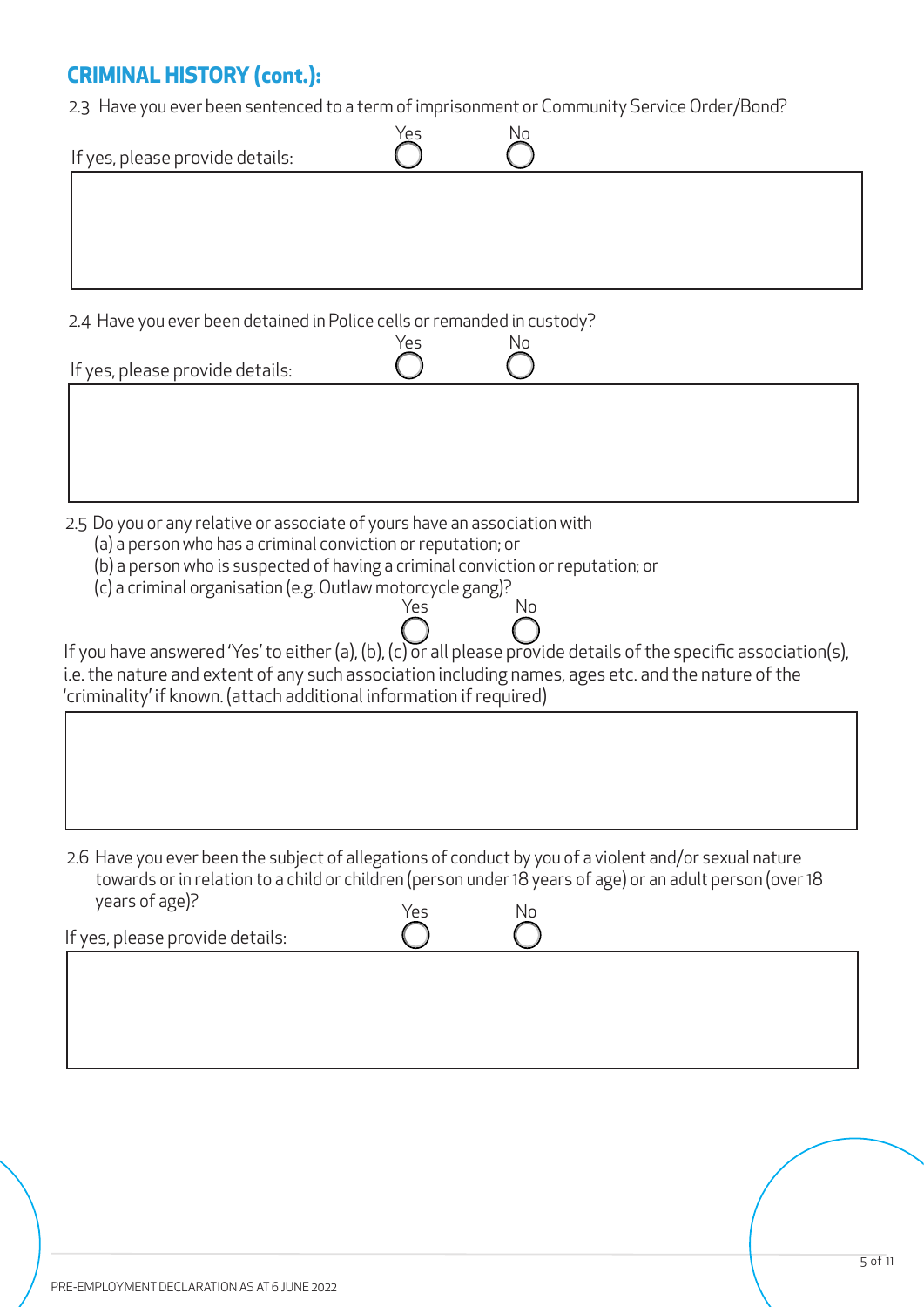#### **CRIMINAL HISTORY (cont.):**

2.7 If the position you are applying for is a Designated Position (as outlined under the Special Conditions of the Job and Person Specification), do you agree to undertake additional probity and integrity checks, including a Workplace Drug and Alcohol Test?



Please note:

In addition to this declaration, you will be required to satisfactorily complete a Criminal History or other background history screening or assessment. You will not be further considered for an offer of employment in the South Australian public sector if you do not complete such history or other background screening or assessment.

If you are offered and accept employment in the South Australian public sector, it will be a condition of such employment that you agree to periodic history or background screening and assessment.

#### **EMPLOYMENT HISTORY:**

The following questions are also designed to assist in assessing your suitability to be employed in the South Australian public sector with regard to the significant ethical obligations on public sector employees.

3. Has your employment ever been dismissed or terminated by any organisation, including a South Australian public sector agency, for any reason?



If yes, please provide details:

3.1 Have you been found to have committed misconduct or otherwise performed your duties unsatisfactorily in previous employment?

Yes

If yes, please provide details:

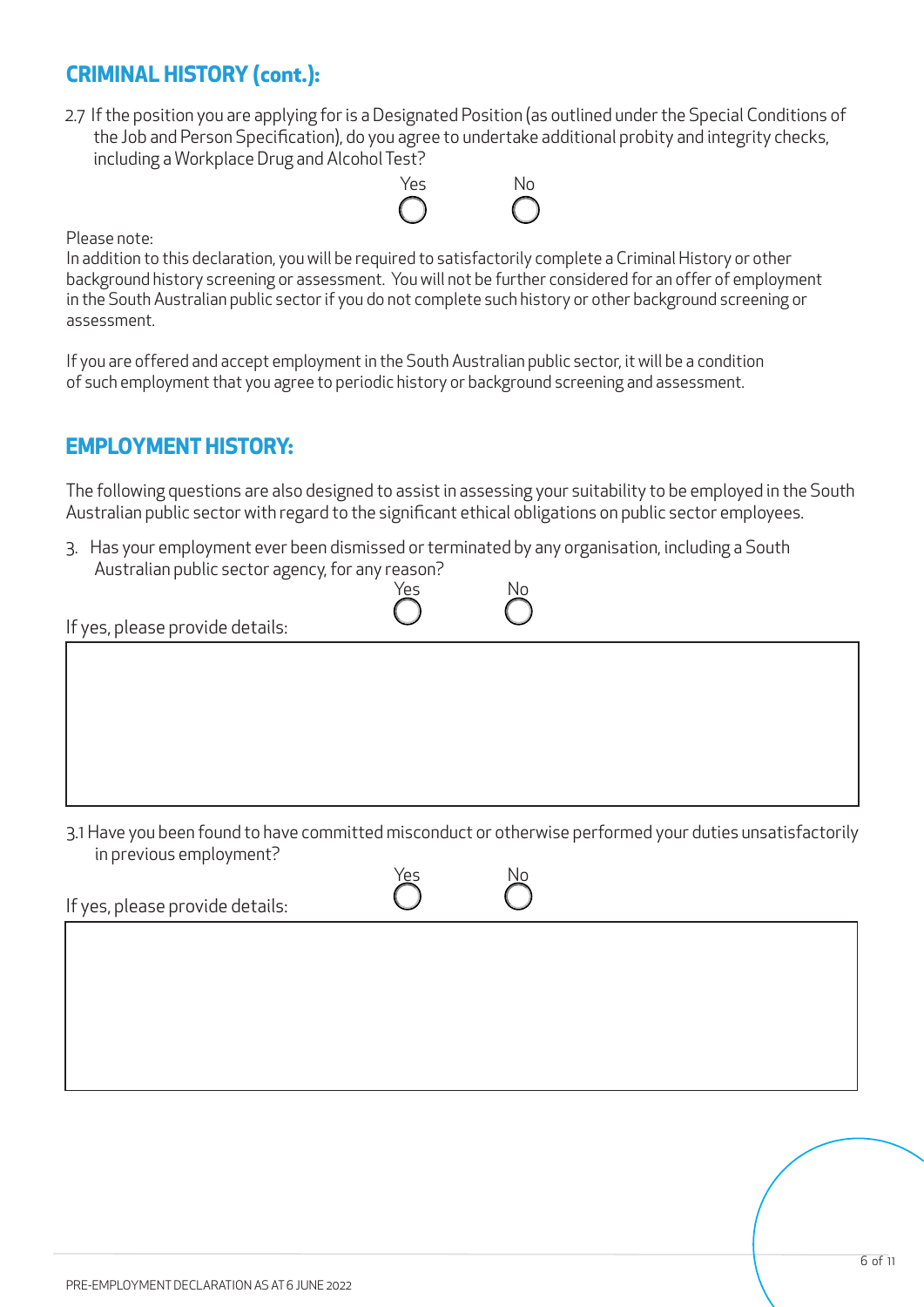#### **EMPLOYMENT HISTORY (cont.):**

3.2 Are you currently or have ever been the subject of an investigation or any other process relating to suspected or alleged misconduct or discipline or other unsatisfactory performance by you?

| suspected or alleged misconduct or discipline or other unsatisfactory performance by you?                    |     |    |  |
|--------------------------------------------------------------------------------------------------------------|-----|----|--|
|                                                                                                              | Yes | No |  |
|                                                                                                              |     |    |  |
| If yes, please provide details:                                                                              |     |    |  |
|                                                                                                              |     |    |  |
|                                                                                                              |     |    |  |
|                                                                                                              |     |    |  |
|                                                                                                              |     |    |  |
|                                                                                                              |     |    |  |
|                                                                                                              |     |    |  |
|                                                                                                              |     |    |  |
| 3.3 Have you ever resigned from any previous employment contracts?                                           |     |    |  |
|                                                                                                              |     |    |  |
|                                                                                                              | Yes | No |  |
|                                                                                                              |     |    |  |
| If yes, please provide date, organisation and details. Please attach additional pages if required.           |     |    |  |
|                                                                                                              |     |    |  |
|                                                                                                              |     |    |  |
|                                                                                                              |     |    |  |
|                                                                                                              |     |    |  |
|                                                                                                              |     |    |  |
|                                                                                                              |     |    |  |
|                                                                                                              |     |    |  |
|                                                                                                              |     |    |  |
| 3.4 Are you currently employed or have you ever been employed, in any capacity, in the South Australian      |     |    |  |
| Public Sector?                                                                                               | Yes | No |  |
|                                                                                                              |     |    |  |
|                                                                                                              |     |    |  |
| If yes, please provide details of the positions and the Agencies:                                            |     |    |  |
|                                                                                                              |     |    |  |
|                                                                                                              |     |    |  |
|                                                                                                              |     |    |  |
|                                                                                                              |     |    |  |
|                                                                                                              |     |    |  |
|                                                                                                              |     |    |  |
|                                                                                                              |     |    |  |
| 3.5 Have you ever been employed, in any capacity, for any length of time, by the Department for Correctional |     |    |  |
| Services in South Australia?                                                                                 |     |    |  |
|                                                                                                              |     |    |  |
|                                                                                                              | Yes | No |  |
|                                                                                                              |     |    |  |
| If yes, please provide details of the positions and approximate dates of employment:                         |     |    |  |
|                                                                                                              |     |    |  |
|                                                                                                              |     |    |  |
|                                                                                                              |     |    |  |
|                                                                                                              |     |    |  |
|                                                                                                              |     |    |  |
|                                                                                                              |     |    |  |
|                                                                                                              |     |    |  |
|                                                                                                              |     |    |  |
|                                                                                                              |     |    |  |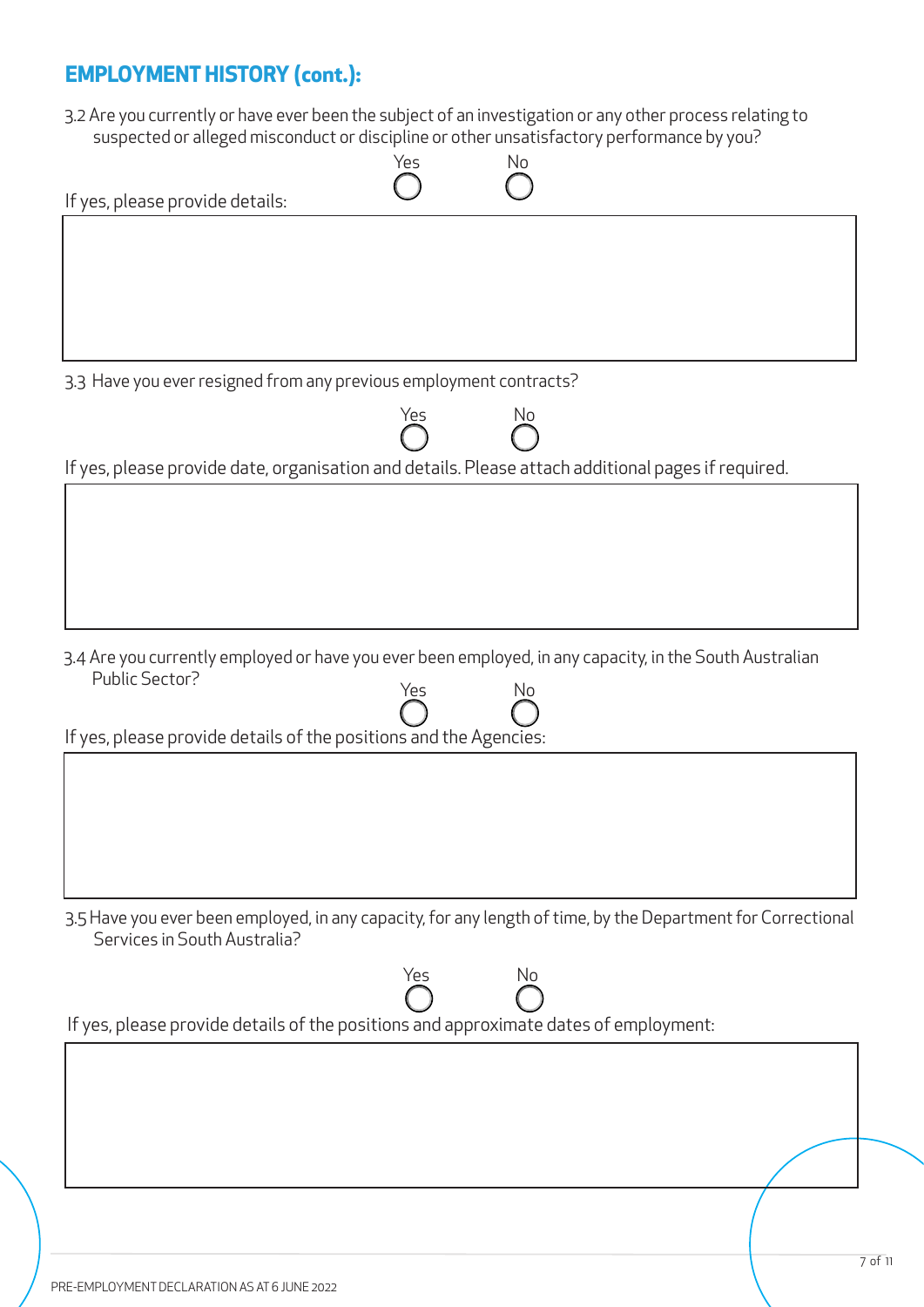#### **VOLUNTARY SEPARATION OR REDEMPTION OF WORKERS COMPENSATION ENTITLEMENTS:**

4. Have you ever received any voluntary early retirement or voluntary separation package from employment in the South Australian public sector?

| Yes<br>No<br>If yes, please provide details including date of resignation and name of relevant agency:                                                                                                                                      |
|---------------------------------------------------------------------------------------------------------------------------------------------------------------------------------------------------------------------------------------------|
|                                                                                                                                                                                                                                             |
|                                                                                                                                                                                                                                             |
| Note: the term "public sector" means any agency or instrumentality of the Crown in right of the State of South<br>Australia and includes any public sector corporation that is in existence or which is established by or under any<br>Act. |
| 4.1 Have you ever received any payment, involving your resignation from employment in the South<br>Australian public sector upon the redemption of workers compensation entitlements?                                                       |
| Yes<br>No                                                                                                                                                                                                                                   |



#### **ELIGIBILITY TO WORK IN AUSTRALIA:**

5. Are you currently eligible to work in Australia?

Yes, I am a permanent resident/Australian citizen

Yes, I have a current work permit / Visa - please provide a copy of any current work permit or Visa. No

If you have current work permit/Visa, please provide type of visa issued and the expiry date:

Note: Should you be required to attend an interview for employment, you must produce the original of your visa.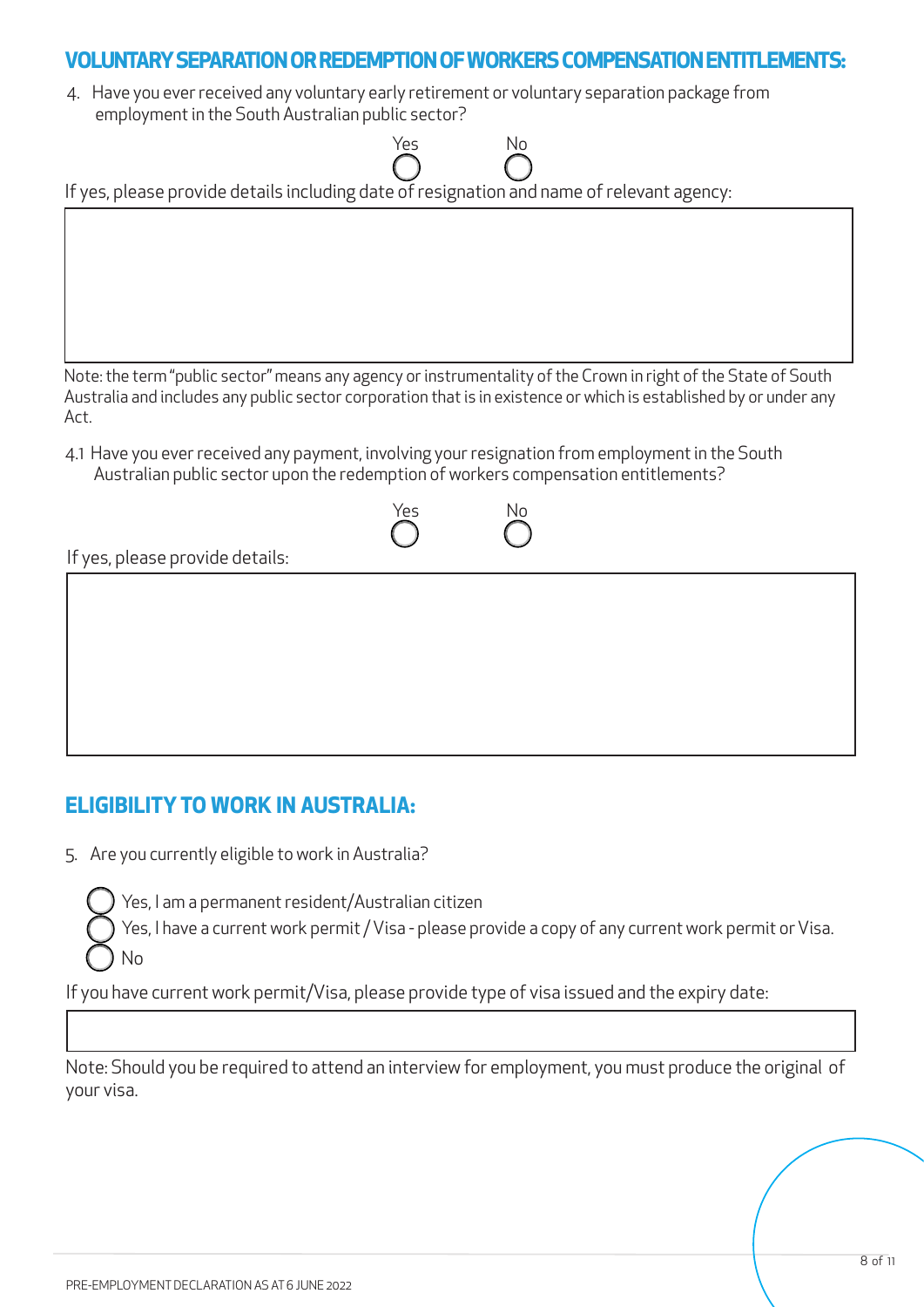#### **WORKPLACE DIVERSITY:**

6. The SA Public Sector is committed to reflecting the diverse community it serves while creating an inclusive workplace for all of its people. Diversity is one of the four foundations of public service as outlined in the Code of Ethics for the South Australian Public Sector and is reflected in the South Australian Public Sector Values.

Section 65 of the Public Sector Act 2009 enables an employment opportunity program to be declared to assist persons of a defined class to gain employment, training or experience in the public sector.

Employment opportunity programs exist for Aboriginal and Torres Strait Islander people and people living with a disability.

#### 6.1 Do you identify with being Aboriginal or Torres Strait Islander?



6.2 Are you a person living with a disability?

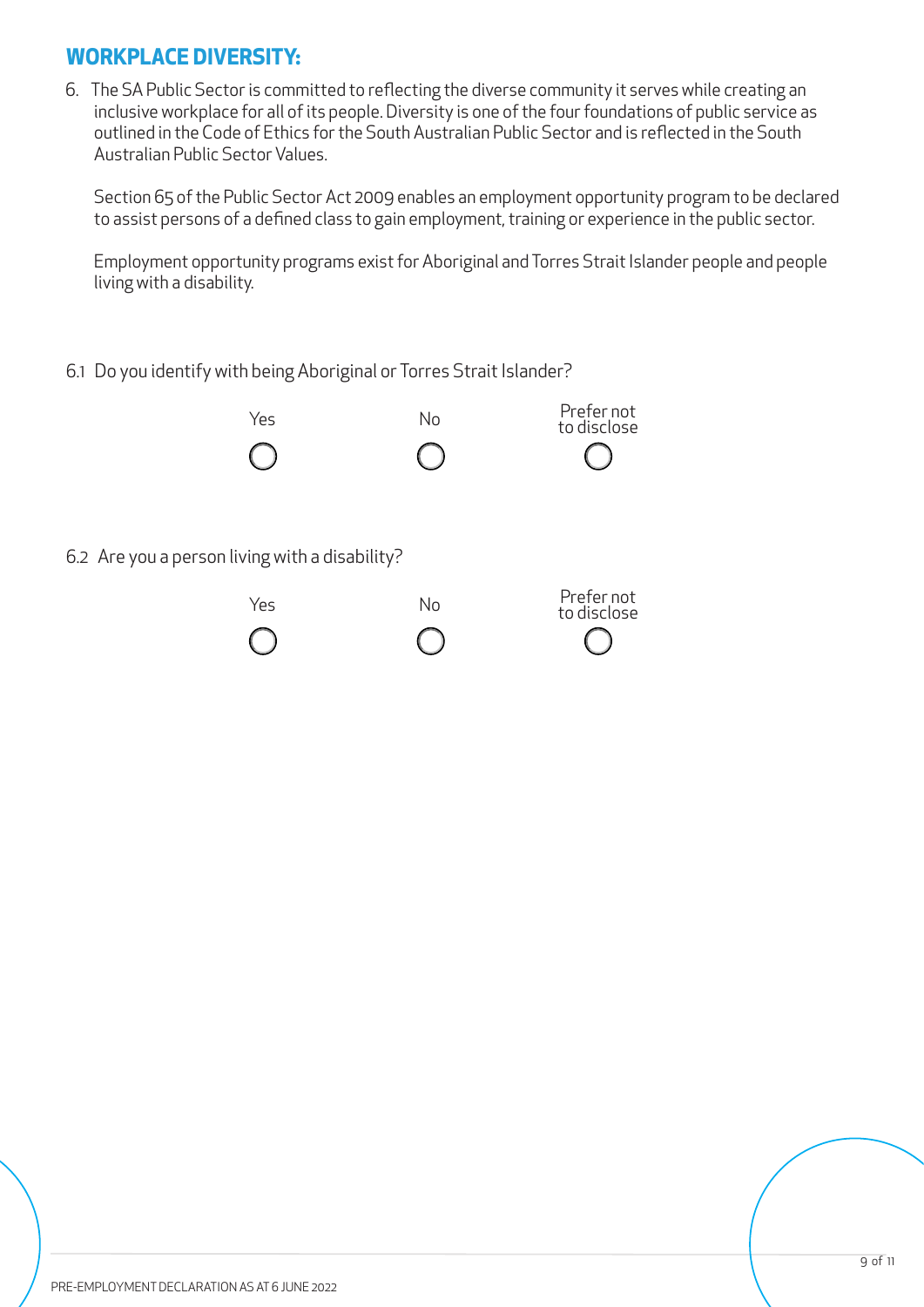### **DECLARATION:**

I declare that the information in this declaration and in any other documents completed by me and/or any other statement made by me in support of my application for employment in the South Australian public sector, and the information provided by me in connection with my application for employment in the South Australian public sector, including in any interview, is true and correct in every detail.

#### **DISCLOSURE OF CONFIDENTIAL INFORMATION**

I acknowledge that, if my application for employment in the Department for Correctional Services is successful and I am employed either in the position for which I have applied or in any other position, I may, during the course of that employment, gain access to confidential information. Detailed provisions regarding storage, disclosure, sharing and otherwise dealing with confidential information are contained in legislation, instruments and instructions binding public sector employees. Without detracting from any such legislation, instruments or instructions, unless such information is clearly not of a confidential nature, and unless I am expressly advised to the contrary by appropriate supervisors, all such information is to be treated as confidential. The expression "confidential information" as used in this declaration means all information which must be treated as being of a confidential nature. I understand that I must not disclose or make use of that confidential information, during or after my employment, except in the proper course of my duties, as authorised or as required by law. In particular, I undertake not to use any confidential information gained by virtue of any public sector employment, with the intent of securing a benefit for myself, any person, company, or any future employer. In any case where I am in doubt as to whether information gained during employment in the South Australian public sector is confidential and/or how such information should be managed, I undertake to seek advice and instruction from a supervisor or manager.

#### **POTENTIAL OR ACTUAL CONFLICT OF INTEREST**

I undertake that, if my application for employment in the Department for Correctional Services is successful and I am employed either in the position for which I have applied or in any other position, I will not engage in any external or private activities which will result in a conflict or potential conflict of interest with any of my duties as a public sector employee. Detailed provisions regarding disclosure of conflict of interest are contained in legislation, instruments and policy binding public sector employees. Without detracting from any such legislation, instruments or instructions, in any case where there is any possible doubt regarding a potential conflict of interest between my personal interests or that of an associate (as that term is defined in the Public Sector (Honesty and Accountability) Act 1995) and my duties and/or role as a public sector employee, I undertake to seek advice and instruction from an appropriate supervisor.

#### **EMPLOYMENT BASED ON PROVISION OF TRUE AND CORRECT INFORMATION**

I declare that the information in this declaration, and in any other documents completed by me in support of my application for employment in the Department for Correctional Services and the information provided by me during any assessments and interviews in connection with my application for employment in the Department for Correctional Services, is true and correct in every detail. I also understand that any offer of employment to me in the Department for Correctional Services will be expressly on the basis that the information that I have provided in relation to my application for employment is true and correct in every detail. I understand that any incorrect statement in connection with my application for employment in the Department for Correctional Services may lead to a rejection of my application for employment, or, in the event that I am offered employment in the Department for Correctional Services, make me liable to disciplinary action, which may include termination of employment.